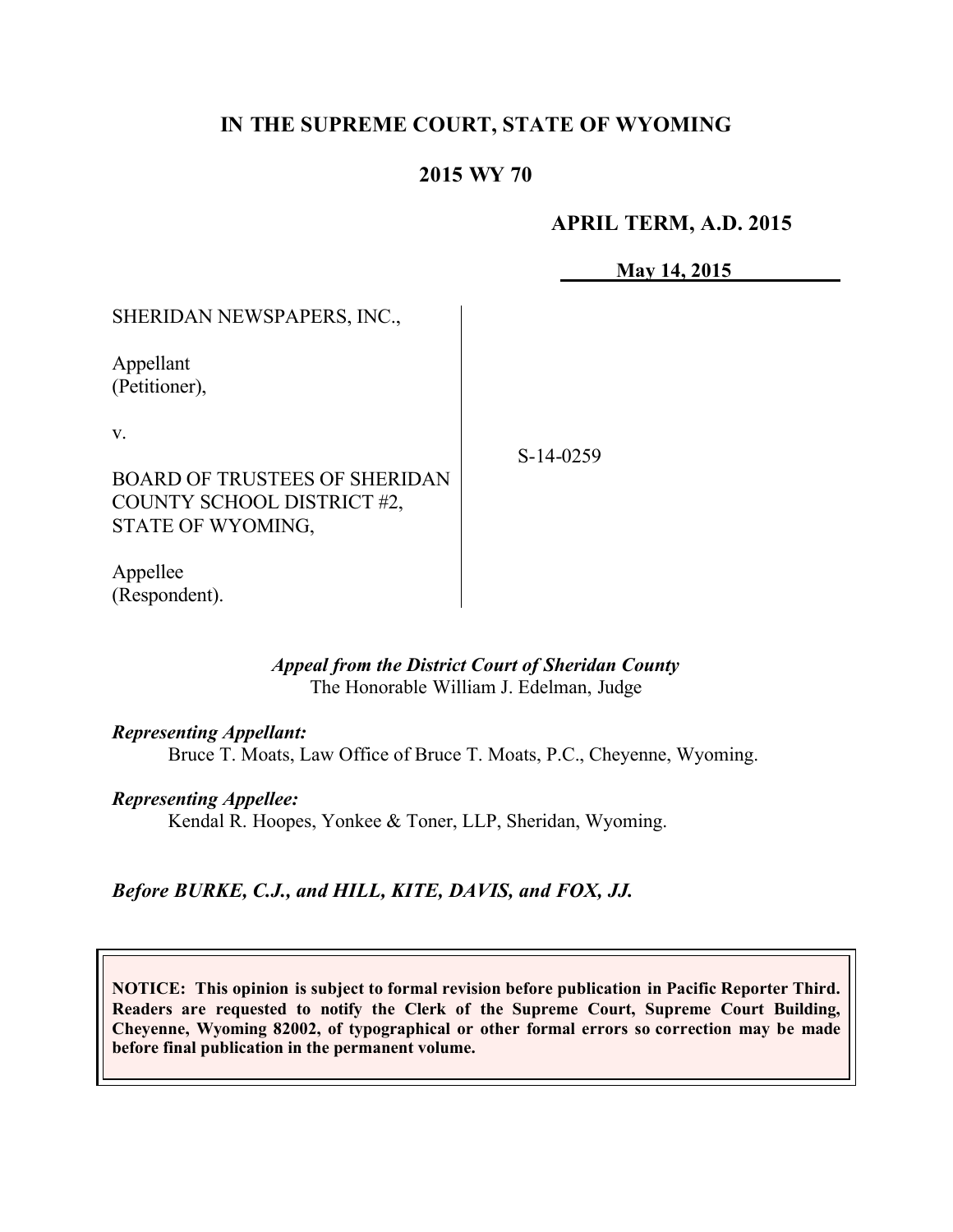### **KITE, Justice.**

[¶1] Sheridan Newspapers, Inc. (Newspaper) sought a court order requiring the Board of Trustees of Sheridan County School District #2 (Board) to release the minutes from any executive session held by the Board during which a proposed multi-purpose recreational facility was discussed. The Board filed a motion for summary judgment asserting the matters discussed during executive session fell within exceptions to the Wyoming Public Meetings Act (WPMA) and the minutes were confidential. With the motion, the Board filed under seal the minutes of the executive sessions at issue. After reviewing the minutes *in camera*, the district court entered an order granting summary judgment for the Board. The Newspaper appealed the order. Finding that the minutes are so vague as to reveal virtually nothing about the Board's discussions during the executive sessions, we conclude they are not confidential and reverse.

### **ISSUE**

[¶2] The issue for our determination is whether the district court erred in concluding that the matters the Board discussed during executive sessions fell within the exceptions to the WPMA's public meetings requirement and the minutes from those sessions are confidential.

### **FACTS**

[¶3] For a number of years prior to the initiation of the present action, the Board had been exploring ways to upgrade Sheridan High School, including its recreational facilities. One of the options considered was a multi-purpose recreational facility to meet the needs not only of the high school but the entire community. In 2013, school district representatives and various community groups held meetings to discuss the proposed facility. Upon becoming aware of the proposed facility and the community meetings concerning it, the Newspaper examined the Board's meeting agendas and minutes in an effort to learn more about the proposal and found no reference to the proposed facility. The Newspaper then interviewed members of the Board and learned that the proposed facility had only been discussed in executive sessions.

[¶4] In February of 2014, the Newspaper filed a petition requesting release of minutes reflecting Board discussion of the proposed multi-purpose recreational facility during executive sessions. In support of its petition, the Newspaper cited the WPMA, Wyo. Stat. Ann. §§ 16-4-401 through 16-4-408 (LexisNexis 2013), which provides that all meetings of a governmental body of an agency are public meetings unless they fall within one of the exceptions authorizing executive sessions found in § 16-4-405. The Newspaper alleged the district superintendent had acknowledged the Board discussed the recreational facility in executive sessions and claimed the executive sessions were authorized under  $\S$  16-4-405(a)(vii), which allows a governing body to hold executive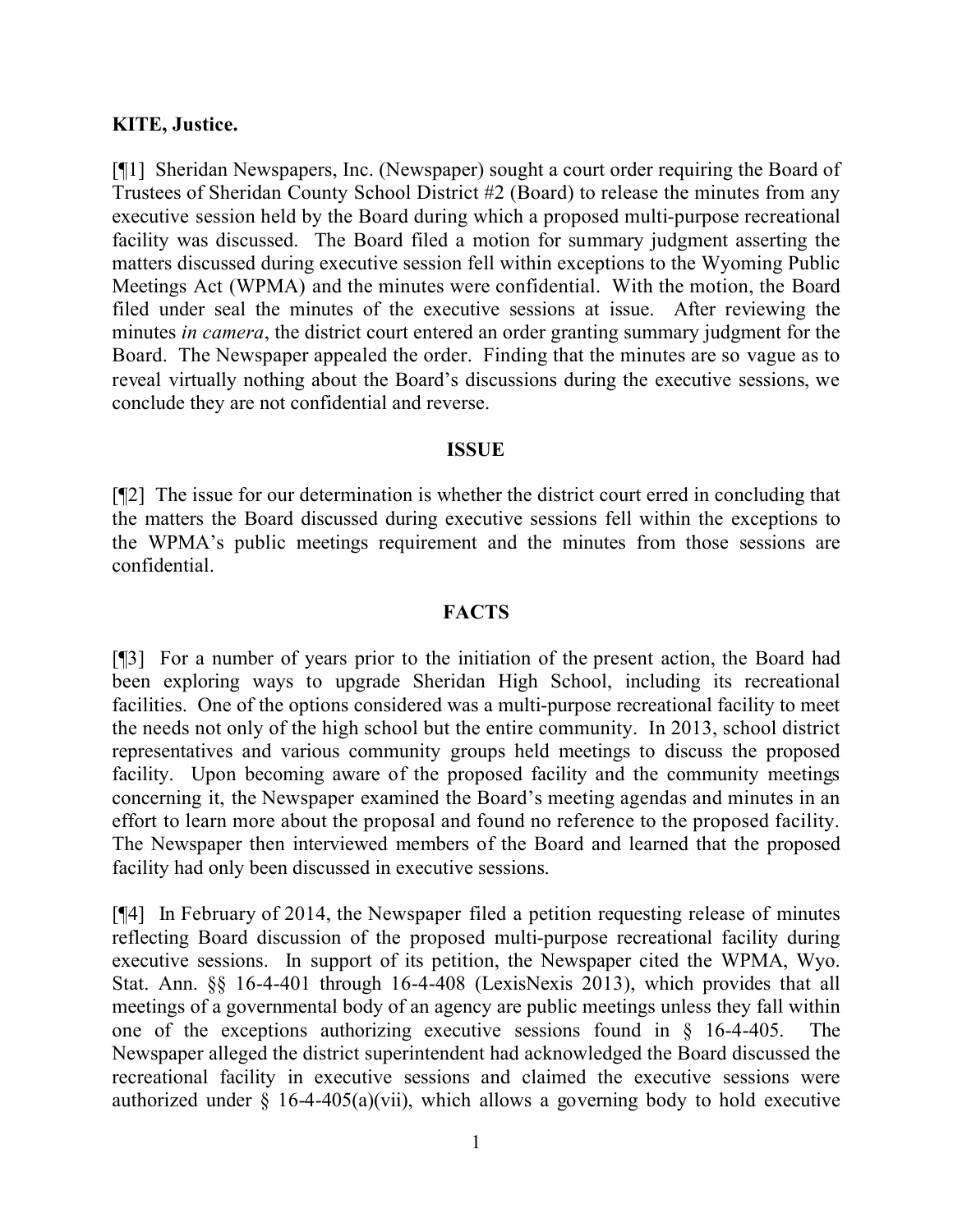sessions in order "to consider the selection of a site or the purchase of real estate when the publicity regarding the consideration would cause a likelihood of an increase in price." The Newspaper further alleged that for two years the school district had been gathering input from various groups in the community about the construction of a multipurpose recreational facility, rendering without merit the superintendent's contention that the executive sessions were necessary to prevent an increase in price as a result of publicity.

[¶5] The Board answered the petition, asserting the executive sessions were allowed under the WPMA and the minutes were confidential. Subsequently, the parties advised the district court that they had agreed the executive session minutes should be submitted to the court for an *in camera* review. The district court entered an order requiring the Board to deliver the minutes by a specified date. With the minutes, the Board filed a motion for summary judgment and supporting memorandum. The Board asserted the executive sessions were proper because during those sessions it discussed matters involving employees, pending litigation, consideration of a site or purchase of real estate, information classified as confidential by law or student expulsions, all of which are recognized exceptions under § 16-4-405(a) of the WPMA.

[¶6] The Newspaper opposed the Board's motion, arguing the multi-purpose recreational facility was not a proper subject for discussion in executive session and asking the district court to order release of the minutes of meetings in which the facility was discussed. After a hearing, the district court entered its order granting the motion for summary judgment finding that all issues discussed by the Board during executive session were "within the framework of what may be kept confidential pursuant to the [WPMA]." The Newspaper timely appealed.

## **STANDARD OF REVIEW**

[¶7] We review the district court's order granting the Board's summary judgment motion *de novo*. *Horning v. Penrose Plumbing & Heating, Inc*., 2014 WY 133, ¶ 10, 336 P.3d 151, 153 (Wyo. 2014). We also review *de novo* the district court's interpretation of the WPMA. *Id*.

### **DISCUSSION**

[¶8] The question before us is whether the district court correctly concluded the Board minutes are confidential. In the context of the Wyoming Public Records Act, Wyo. Stat. Ann. §§ 16-4-201 through 16-4-205, we have said:

> The burden of proof is on the custodian to overcome our inherent presumption that "the denial of inspection is contrary to public policy," and the custodian "must . . . test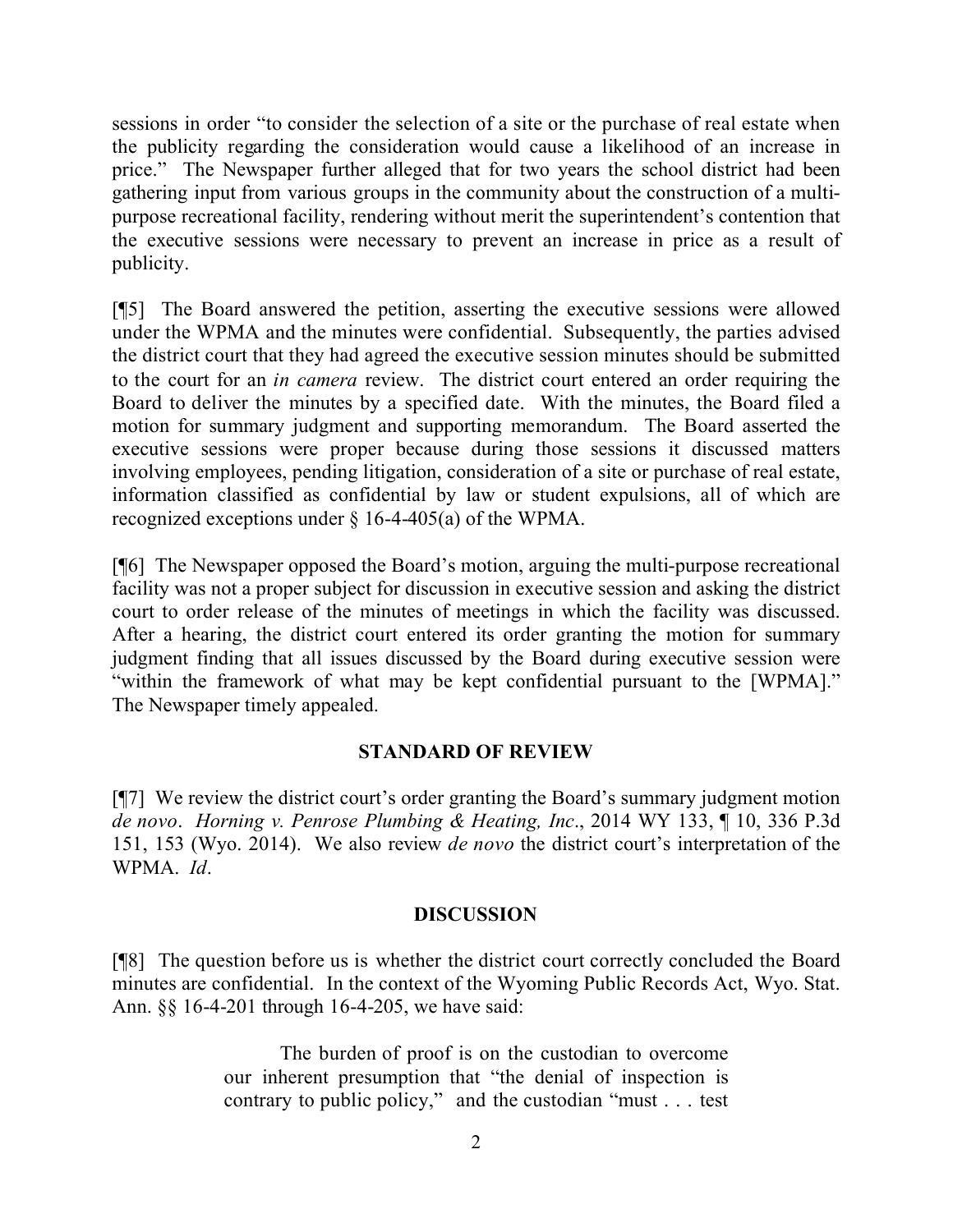any contemplated withholding decision by asking whether withdrawal will be in the public interest."

Consistent with the WPRA's overarching purpose, "the custodian, in any exercise of his right to withdraw, must confine his withdrawal discretion to those areas and circumstances prescribed by this Act," employing such discretion on a selective basis rather than through the withdrawal of entire categories of public records. Put another way, the WPRA creates a presumption that the denial of inspection is contrary to public policy, and therefore places "the burden of proof upon the custodian to show that the exercise of his discretion does not run afoul of statutory limitations in any particular instance where custodial withdrawal is effected."

*Aland v. Mead*, 2014 WY 83, ¶ 45, 327 P.3d 752, 766-767 (Wyo. 2014), citing *Powder River Basin Res. Council ("PRBRC") v. Wyo. Oil & Gas Conservation Comm'n,* 2014 WY 37, ¶ 34, 320 P.3d 222, 231 (Wyo. 2014) (internal citations omitted). For the same reasons, we conclude in the context of the WPMA that the agency has the burden of proving that nondisclosure of executive session minutes is supported by the Act.

[¶9] The following provisions of the WPMA are relevant in resolving the question of whether nondisclosure of the Board's executive session minutes is supported by the Act:

### **§ 16-4-401. Statement of purpose.**

The agencies of Wyoming exist to conduct public business. Certain deliberations and actions shall be taken openly as provided in this act.

### **¶ 16-4-402. Definitions.**

(a) As used in this act:

(i) "Action" means the transaction of official business of an agency including a collective decision, a collective commitment or promise to make a positive or negative decision, or an actual vote upon a motion, proposal, resolution, regulation, rule, order or ordinance at a meeting;

(ii) "Agency" means any authority, bureau, board, commission, committee, or subagency of the state, a county, a municipality or other political subdivision which is created by or pursuant to the Wyoming constitution, statute or ordinance, other than the state legislature and the judiciary;

(iii) "Meeting" means an assembly of at least a quorum of the governing body of an agency which has been called by proper authority of the agency for the expressed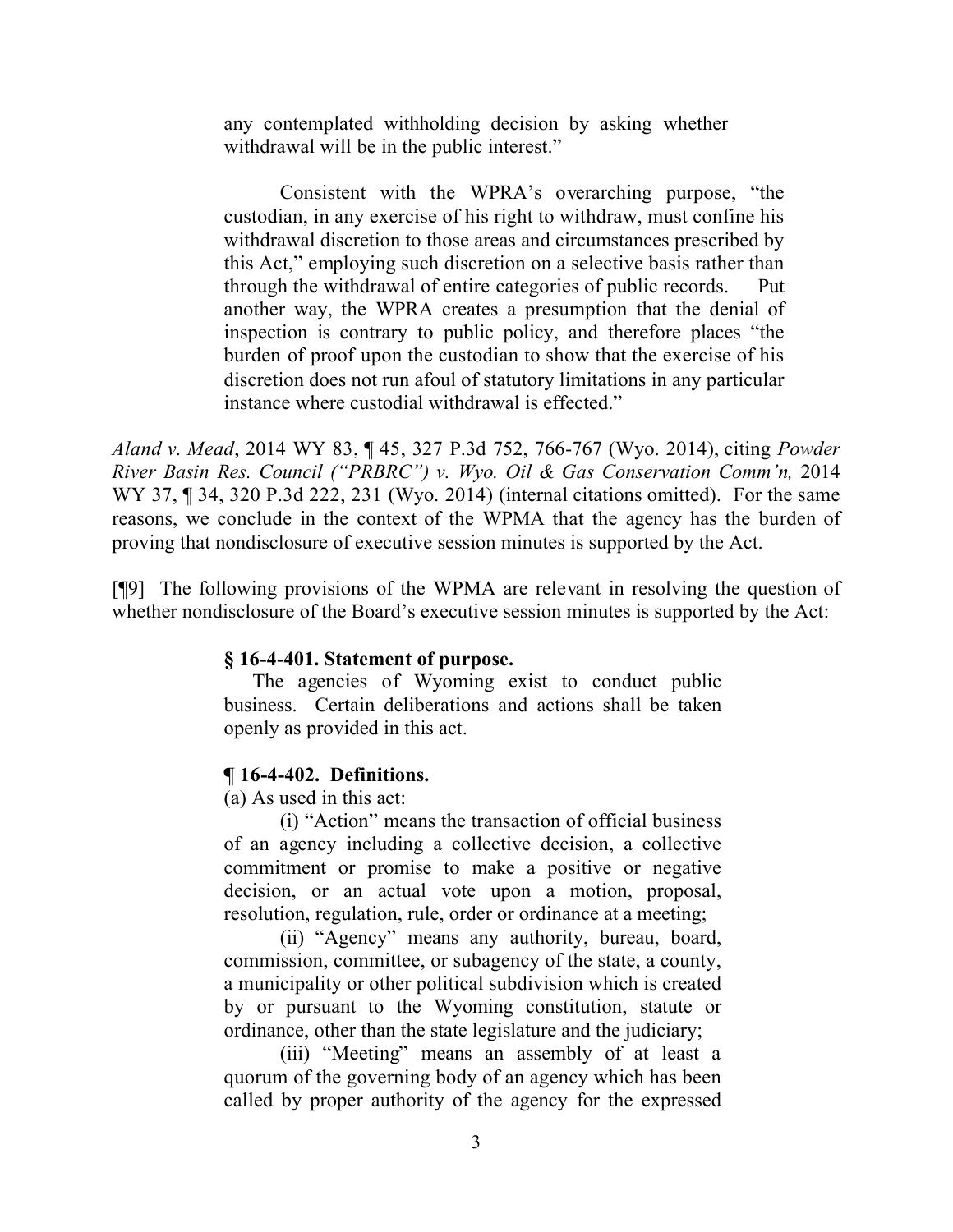purpose of discussion, deliberation, presentation of information or taking action regarding public business;

(iv) "Assembly" means communicating in person, by means of telephone or electronic communication, or in any other manner such that all participating members are able to communicate with each other contemporaneously;

(v) "This act" means W.S. 16-4-401 through 16-4- 408.

#### **§ 16-4-403. Meetings to be open;** . . . .

(a) All meetings of the governing body of an agency are public meetings, open to the public at all times, except as otherwise provided. No action of a governing body of an agency shall be taken except during a public meeting following notice of the meeting in accordance with this act. Action taken at a meeting not in conformity with this act is null and void and not merely voidable.

#### **§ 16-4-405. Executive sessions.**

. . . .

(a) A governing body of an agency may hold executive sessions not open to the public:

. . . . (ii) To consider the appointment, employment, right to practice or dismissal of a public officer, professional person or employee, or to hear complaints or charges brought against an employee, professional person or officer, unless the employee, professional person or officer requests a public hearing. The governing body may exclude from any public or private hearing during the examination of a witness, any or all other witnesses in the matter being investigated. Following the hearing or executive session, the governing body may deliberate on its decision in executive sessions;

(iii) On matters concerning litigation to which the governing body is a party or proposed litigation to which the governing body may be a party;

(vii) To consider the selection of a site or the purchase of real estate when the publicity regarding the consideration would cause a likelihood of an increase in price;

. . . .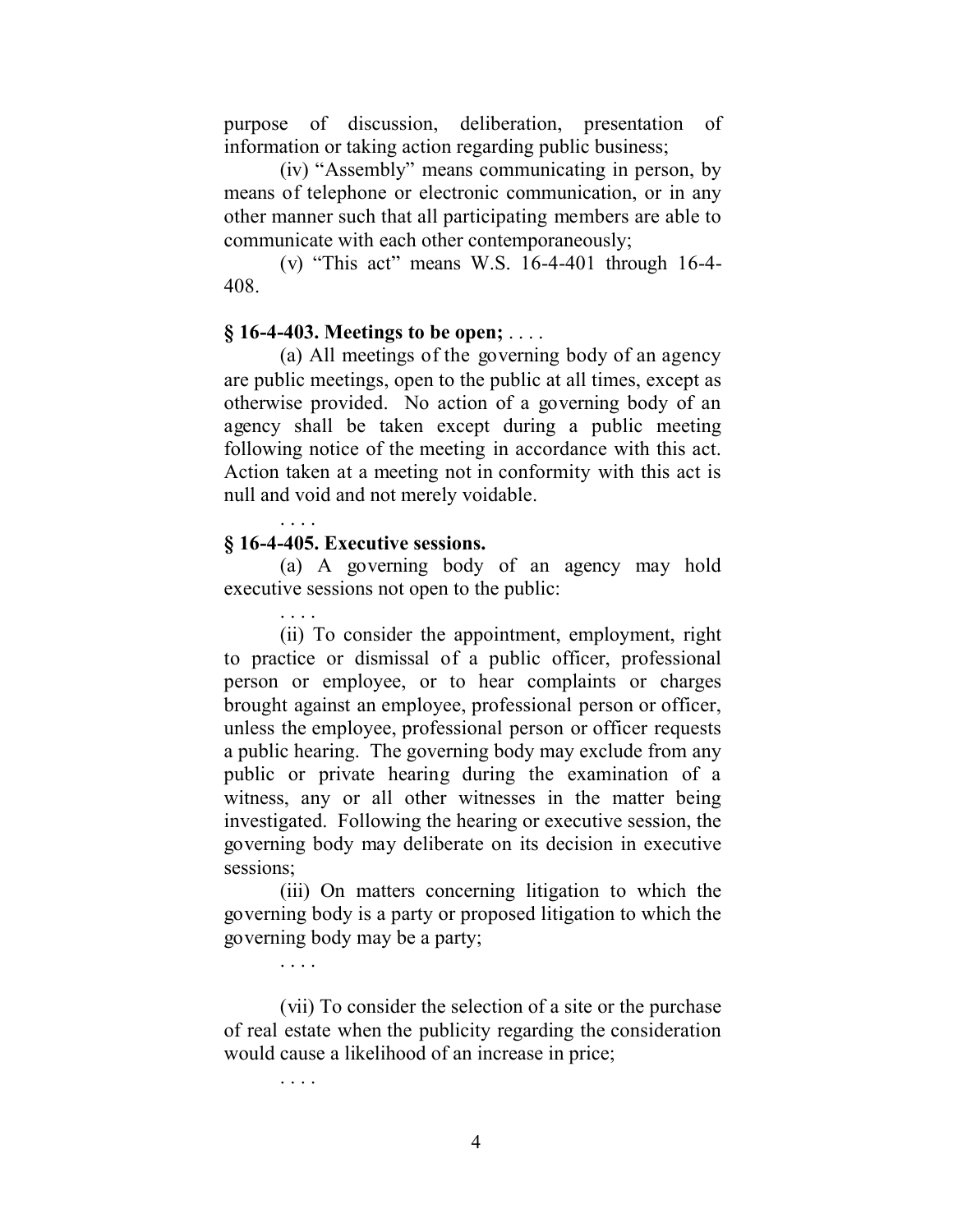(ix) To consider or receive any information classified as confidential by law;

(x) To consider accepting or tendering offers concerning wages, salaries, benefits and terms of employment during all negotiations;

(xi) To consider suspensions, expulsions or other disciplinary action in connection with any student as provided by law.

(b) Minutes shall be maintained of any executive session. Except for those parts of minutes of an executive session reflecting a member['s] objection to the executive session as being in violation of this act, minutes and proceedings of executive sessions shall be confidential and produced only in response to a valid court order.

(c) Unless a different procedure or vote is otherwise specified by law, an executive session may be held only pursuant to a motion that is duly seconded and carried by majority vote of the members of the governing body in attendance when the motion is made. A motion to hold an executive session which specifies any of the reasons set forth in paragraphs  $(a)(i)$  through  $(xi)$  of this section shall be sufficient notice of the issue to be considered in an executive session.

[¶10] The purpose of the WPMA is to require open decision making. *Gronberg v. Teton County Housing Authority*, 2011 WY 13, ¶ 25, 247 P.3d 35, 42 (Wyo. 2011). The focus of the Act is on the process of governmental decision making, not on the ultimate decision. *Id*. Section 16-4-403(a) provides that all meetings of the governing body of an agency are public meetings, "except as otherwise provided." *Cheyenne Newspapers, Inc., v. Building Code Bd. of Appeals, City of Cheyenne*, 2010 WY 2, ¶ 16, 222 P.3d 158, 164 (Wyo. 2010). The only provision of the Act allowing closed meetings is § 16-4-405. Unless the matter discussed falls within one of the exceptions identified in that provision, the Act clearly intends that agency "discussion, deliberation and presentation of information" occur at meetings open to the public. *Id*.

[¶11] After an *in camera* review of the minutes at issue in the present case, the district court concluded the matters discussed involved personnel matters, pending litigation, real estate, confidential information and student expulsion falling within subsections (a)(ii), (iii), (vii),  $(ix)$ ,  $(x)$  and  $(xi)$ . Therefore, the district court found, the executive sessions were proper, the minutes were, therefore, automatically confidential and the Newspaper was not entitled to their release. Addressing specifically the recreational facility, the district court also stated "the School District has made available to the Newspaper all documents relevant to any plans in existence" regarding the facility.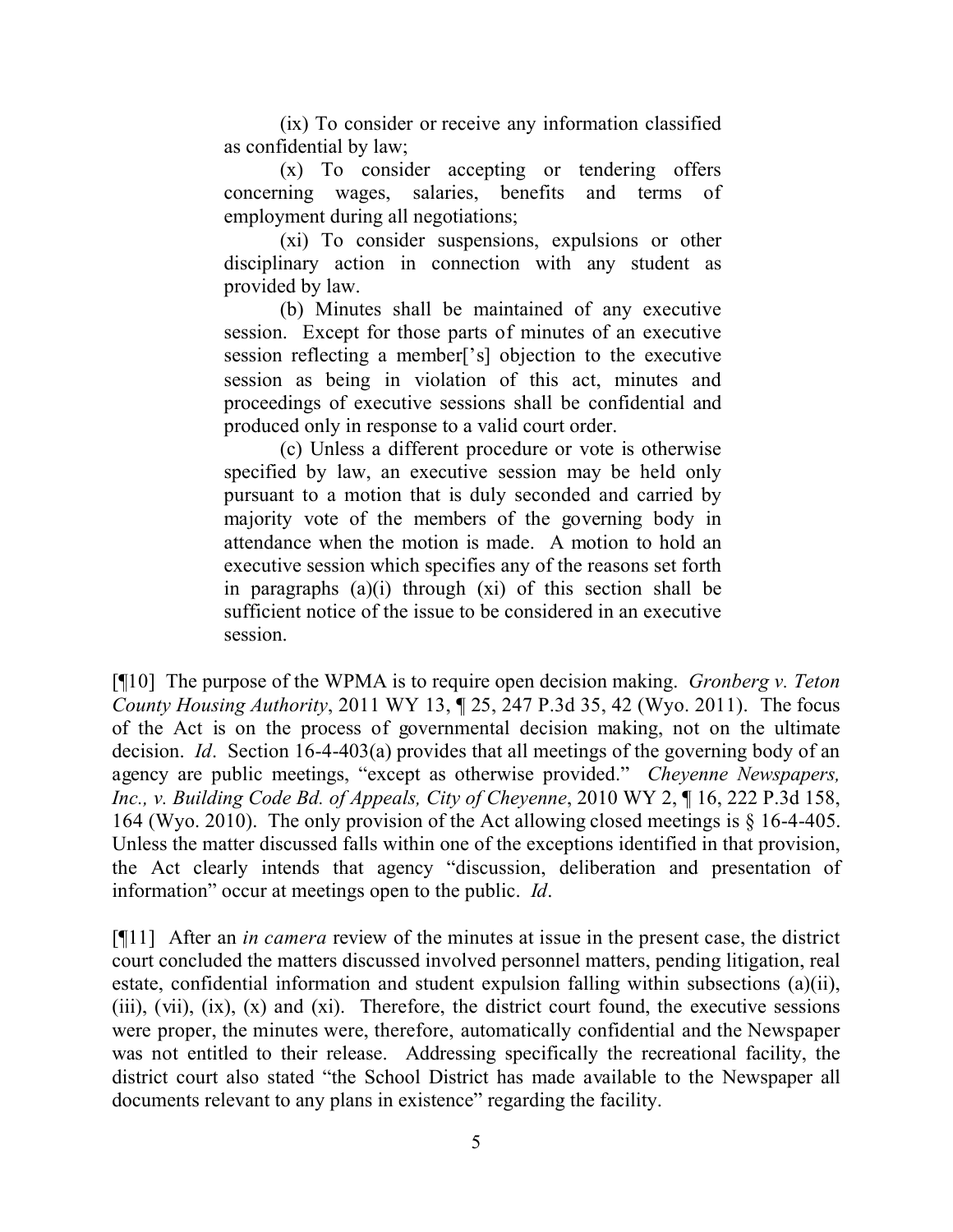[¶12] The sealed documents show that the Board went into executive session nineteen times between October 8, 2012, and February 10, 2014. During those meetings, the Board discussed a variety of matters, including school construction projects, personnel issues, potential sites for various school buildings, administrative evaluations and contracts, and the results of an audit. We are not concerned with minutes involving personnel issues, administrative evaluations and contracts or the audit because the Newspaper did not seek release of those minutes. Rather, we are concerned only with minutes that potentially involve the proposed recreational facility.

[¶13] The minutes of seven of the executive sessions reflect discussion of matters relating in some fashion to real estate and the high school. The minutes of six of those seven sessions state that the district attorney provided legal counsel on matters involving the high school, including legal advice "concerning architectural contracts for the high school," "real estate matter at SHS [Sheridan High School]," "bonding to upgrade SHS facilities," "upgrading of SHS site," "potential upgrades at SHS," "acquisition of new sites at SHS," and "contract with Sheridan Recreation." The minutes of two executive sessions, December 3, 2012, and March 16, 2013, state that the "Board examined potential new sites near" or "at" Sheridan High School and "(publicity regarding consideration may cause a likely hood [sic] of an increase in price)."

[¶14] Of the five WPMA provisions the Board cites as allowing for executive session, only three conceivably apply to the minutes of meetings in which the district attorney gave legal advice on matters concerning the high school. Section 16-4-405(a)(iii) of the WPMA allows executive sessions to be convened on matters concerning litigation or proposed litigation to which the governing body is or may be a party. Although the Board cites this provision in support of its argument that the minutes are confidential, it presents no argument that any of the particular executive sessions in which the district attorney provided legal advice on matters pertaining to the high school concerned litigation or potential litigation. Neither do the executive session minutes themselves suggest the advice given by the district attorney concerned litigation. We conclude  $\S$  16-4-405(a)(iii) did not support holding executive sessions in order to receive legal advice.

[¶15] Section 16-4-405(a)(ix) allows executive sessions to be convened "to consider or receive any information classified as confidential by law." Wyoming law classifies attorney-client communications as privileged and confidential. Wyo. Stat. Ann. § 1-12- 101(a)(i) (LexisNexis 2013). To the extent that the Board went into executive session in order to obtain legal advice from the district attorney concerning matters involving the high school and Sheridan recreation, those sessions were proper under the WPMA. Under the circumstances here, however, we conclude the minutes of those sessions are not confidential because they reveal nothing substantive about the content of the legal advice the district attorney gave to the Board and their disclosure would not, therefore, invade the attorney-client privilege. To the contrary, the minutes contain only general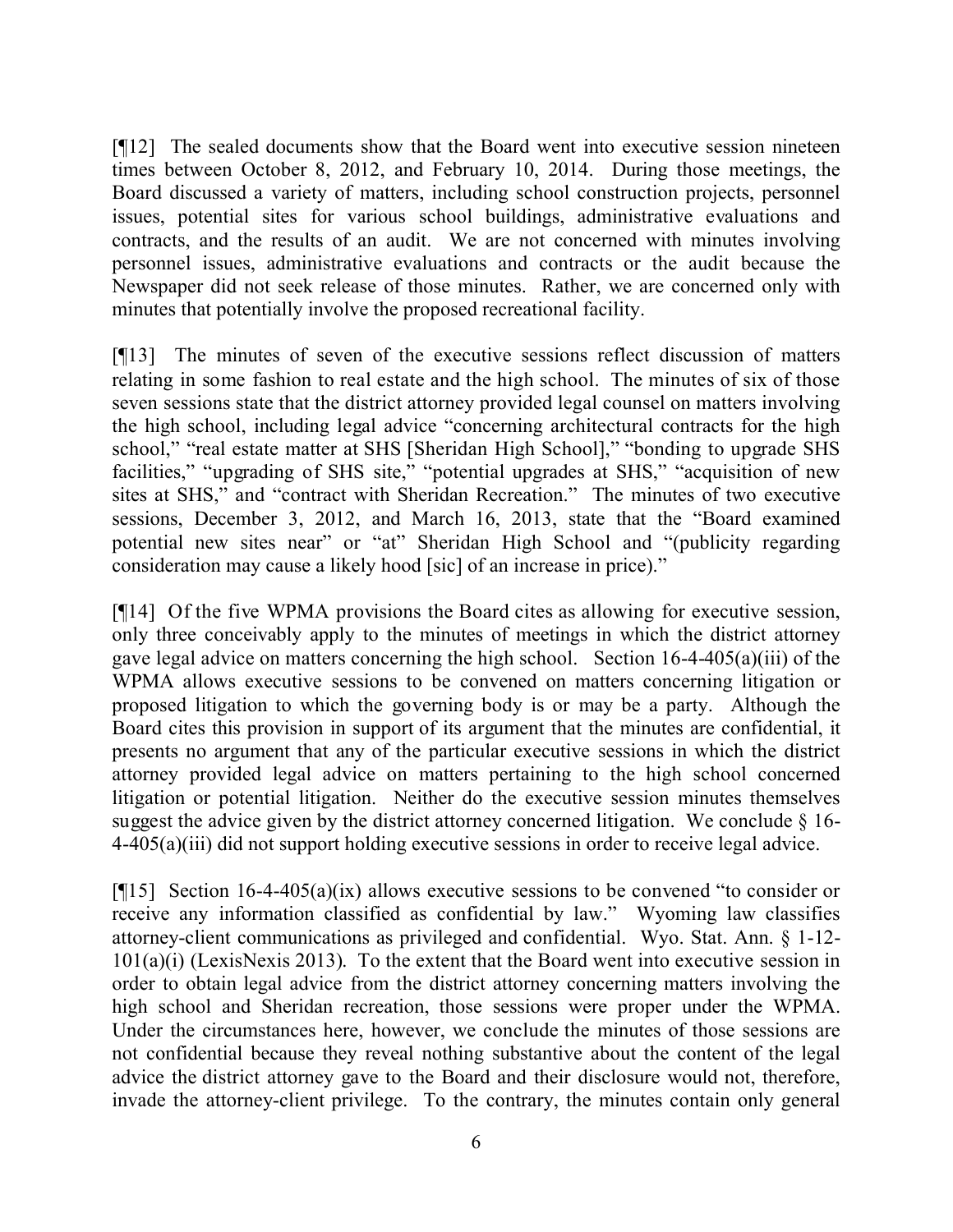information similar to that required under our rules of discovery when a party withholds information otherwise discoverable by claiming that it is privileged. W.R.C.P. 26(b)(5) provides that when a party withholds information as privileged,

> [T]he party shall make the claim expressly and shall describe the nature of the documents, communications, or things not produced or disclosed in a manner that, without revealing information itself privileged or protected, will enable other parties to assess the applicability of the privilege.

In objecting to disclosure of the minutes in this case, the Board should have followed this procedure by specifically identifying the minutes to which it claimed the privilege applied and describing the nature of the communications contained in those minutes.

[¶16] The final provision of the WPMA that might apply to meetings in which the district attorney gave legal advice is  $\S$  16-4-405(a)(vii), which allows executive sessions for consideration of a site or the purchase of real estate "when the publicity regarding the consideration would cause a likelihood of an increase in price." This provision might also apply to the two executive sessions in which the Board "examined potential sites near" or "at" the high school. However, the minutes do not identify any of the actual information the Board considered or received concerning real estate or potential sites. The minutes are simply insufficiently descriptive to allow this Court to conclude that they were properly withheld from disclosure or that the Board properly convened executive sessions to have the discussion. Although the minutes reflect the Board's concern at two of the sessions that publicity concerning the sites would likely increase the price, and thereby invoked  $\S$  16-4-405(a)(vii), the minutes do not in any way identify any potential sites. Under these circumstances, we conclude the minutes themselves are not confidential because without more information about the sites, there is no likelihood their disclosure may likely cause an increase in price. The legislature clearly intended to provide protection for minutes from properly held executive sessions if they would expose information that could affect the price of real estate being considered for purchase by the public entity. Bare-boned minutes such as those provided by the Board in this matter that do nothing but mention "potential sites" and recite the statutory grounds for the executive session are not entitled to confidential treatment.

[¶17] One final matter warrants discussion. In reaching the conclusion that the executive sessions were proper and the minutes were confidential, the district court ruled that the common law deliberative process privilege this Court adopted in the context of the Wyoming Public Records Act (WPRA) in *Aland*, 2014 WY 83, 327 P.3d 752, also applies under the WPMA. We reverse the district court's ruling. Our holding in *Aland*, that the WPRA incorporates the deliberative process privilege was based on § 16-4-  $203(b)(v)$ , which allows the custodian of public records to deny the right of inspection to an applicant on the ground that disclosure would be contrary to the public interest. No